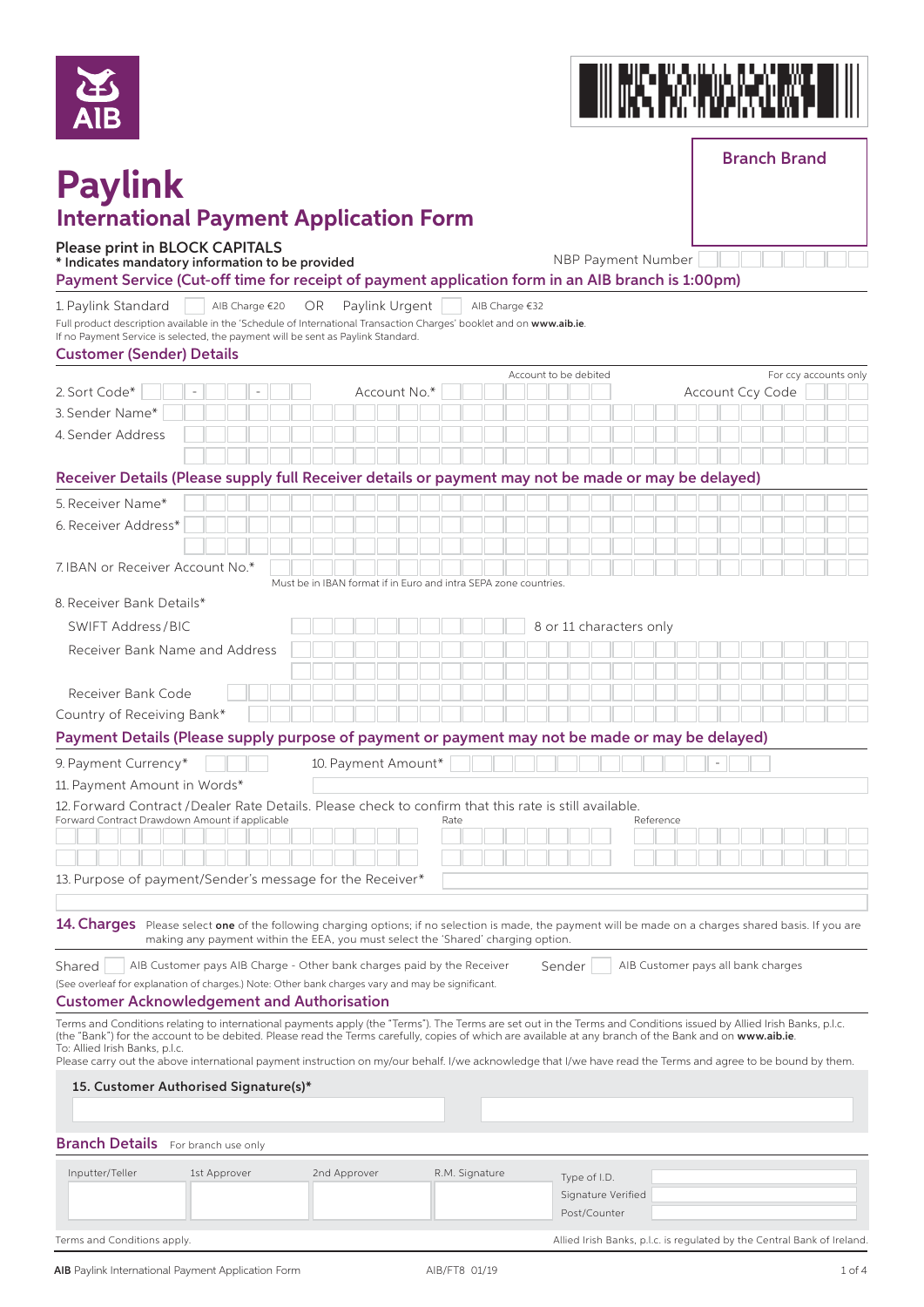



Branch Copy

### Branch Brand

## **Paylink International Payment Application Form**

#### Please print in BLOCK CAPITALS

\* Indicates mandatory information to be provided NBP Payment Number

Payment Service (Cut-off time for receipt of payment application form in an AIB branch is 1:00pm)

1. Paylink Standard | | AIB Charge €20 OR Paylink Urgent | | AIB Charge €32

Full product description available in the 'Schedule of International Transaction Charges' booklet and on **www.aib.ie**.<br>If no Payment Service is selected, the payment will be sent as Paylink Standard.

| Custamor (Sandor) Dotails                                          |  |  |  |  |
|--------------------------------------------------------------------|--|--|--|--|
| If no Payment Service is selected, the payment will be sent as Pay |  |  |  |  |

|                                                                                                                                                                                                                                                                                                                                                                                                                                                                                                                                           |  |  |  |                     |                                                                  |  | Account to be debited |  |                         |           |  |                                    |  | For ccy accounts only |  |
|-------------------------------------------------------------------------------------------------------------------------------------------------------------------------------------------------------------------------------------------------------------------------------------------------------------------------------------------------------------------------------------------------------------------------------------------------------------------------------------------------------------------------------------------|--|--|--|---------------------|------------------------------------------------------------------|--|-----------------------|--|-------------------------|-----------|--|------------------------------------|--|-----------------------|--|
| 2. Sort Code*                                                                                                                                                                                                                                                                                                                                                                                                                                                                                                                             |  |  |  | Account No.*        |                                                                  |  |                       |  |                         |           |  | Account Ccy Code                   |  |                       |  |
| 3. Sender Name*                                                                                                                                                                                                                                                                                                                                                                                                                                                                                                                           |  |  |  |                     |                                                                  |  |                       |  |                         |           |  |                                    |  |                       |  |
| 4. Sender Address                                                                                                                                                                                                                                                                                                                                                                                                                                                                                                                         |  |  |  |                     |                                                                  |  |                       |  |                         |           |  |                                    |  |                       |  |
|                                                                                                                                                                                                                                                                                                                                                                                                                                                                                                                                           |  |  |  |                     |                                                                  |  |                       |  |                         |           |  |                                    |  |                       |  |
| Receiver Details (Please supply full Receiver details or payment may not be made or may be delayed)                                                                                                                                                                                                                                                                                                                                                                                                                                       |  |  |  |                     |                                                                  |  |                       |  |                         |           |  |                                    |  |                       |  |
| 5. Receiver Name*                                                                                                                                                                                                                                                                                                                                                                                                                                                                                                                         |  |  |  |                     |                                                                  |  |                       |  |                         |           |  |                                    |  |                       |  |
| 6. Receiver Address*                                                                                                                                                                                                                                                                                                                                                                                                                                                                                                                      |  |  |  |                     |                                                                  |  |                       |  |                         |           |  |                                    |  |                       |  |
|                                                                                                                                                                                                                                                                                                                                                                                                                                                                                                                                           |  |  |  |                     |                                                                  |  |                       |  |                         |           |  |                                    |  |                       |  |
| 7. IBAN or Receiver Account No.*                                                                                                                                                                                                                                                                                                                                                                                                                                                                                                          |  |  |  |                     |                                                                  |  |                       |  |                         |           |  |                                    |  |                       |  |
| 8. Receiver Bank Details*                                                                                                                                                                                                                                                                                                                                                                                                                                                                                                                 |  |  |  |                     | Must be in IBAN format if in Euro and intra SEPA zone countries. |  |                       |  |                         |           |  |                                    |  |                       |  |
| <b>SWIFT Address/BIC</b>                                                                                                                                                                                                                                                                                                                                                                                                                                                                                                                  |  |  |  |                     |                                                                  |  |                       |  | 8 or 11 characters only |           |  |                                    |  |                       |  |
| Receiver Bank Name and Address                                                                                                                                                                                                                                                                                                                                                                                                                                                                                                            |  |  |  |                     |                                                                  |  |                       |  |                         |           |  |                                    |  |                       |  |
|                                                                                                                                                                                                                                                                                                                                                                                                                                                                                                                                           |  |  |  |                     |                                                                  |  |                       |  |                         |           |  |                                    |  |                       |  |
| Receiver Bank Code                                                                                                                                                                                                                                                                                                                                                                                                                                                                                                                        |  |  |  |                     |                                                                  |  |                       |  |                         |           |  |                                    |  |                       |  |
| Country of Receiving Bank*                                                                                                                                                                                                                                                                                                                                                                                                                                                                                                                |  |  |  |                     |                                                                  |  |                       |  |                         |           |  |                                    |  |                       |  |
| Payment Details (Please supply purpose of payment or payment may not be made or may be delayed)                                                                                                                                                                                                                                                                                                                                                                                                                                           |  |  |  |                     |                                                                  |  |                       |  |                         |           |  |                                    |  |                       |  |
|                                                                                                                                                                                                                                                                                                                                                                                                                                                                                                                                           |  |  |  |                     |                                                                  |  |                       |  |                         |           |  | L,                                 |  |                       |  |
| 9. Payment Currency*<br>11. Payment Amount in Words*                                                                                                                                                                                                                                                                                                                                                                                                                                                                                      |  |  |  | 10. Payment Amount* |                                                                  |  |                       |  |                         |           |  |                                    |  |                       |  |
| 12. Forward Contract / Dealer Rate Details. Please check to confirm that this rate is still available.                                                                                                                                                                                                                                                                                                                                                                                                                                    |  |  |  |                     |                                                                  |  |                       |  |                         |           |  |                                    |  |                       |  |
| Forward Contract Drawdown Amount if applicable                                                                                                                                                                                                                                                                                                                                                                                                                                                                                            |  |  |  |                     | Rate                                                             |  |                       |  |                         | Reference |  |                                    |  |                       |  |
|                                                                                                                                                                                                                                                                                                                                                                                                                                                                                                                                           |  |  |  |                     |                                                                  |  |                       |  |                         |           |  |                                    |  |                       |  |
|                                                                                                                                                                                                                                                                                                                                                                                                                                                                                                                                           |  |  |  |                     |                                                                  |  |                       |  |                         |           |  |                                    |  |                       |  |
| 13. Purpose of payment/Sender's message for the Receiver*                                                                                                                                                                                                                                                                                                                                                                                                                                                                                 |  |  |  |                     |                                                                  |  |                       |  |                         |           |  |                                    |  |                       |  |
|                                                                                                                                                                                                                                                                                                                                                                                                                                                                                                                                           |  |  |  |                     |                                                                  |  |                       |  |                         |           |  |                                    |  |                       |  |
| 14. Charges Please select one of the following charging options; if no selection is made, the payment will be made on a charges shared basis. If you are                                                                                                                                                                                                                                                                                                                                                                                  |  |  |  |                     |                                                                  |  |                       |  |                         |           |  |                                    |  |                       |  |
| making any payment within the EEA, you must select the 'Shared' charging option.                                                                                                                                                                                                                                                                                                                                                                                                                                                          |  |  |  |                     |                                                                  |  |                       |  |                         |           |  |                                    |  |                       |  |
| Shared<br>AIB Customer pays AIB Charge - Other bank charges paid by the Receiver                                                                                                                                                                                                                                                                                                                                                                                                                                                          |  |  |  |                     |                                                                  |  | Sender                |  |                         |           |  | AIB Customer pays all bank charges |  |                       |  |
| (See overleaf for explanation of charges.) Note: Other bank charges vary and may be significant.                                                                                                                                                                                                                                                                                                                                                                                                                                          |  |  |  |                     |                                                                  |  |                       |  |                         |           |  |                                    |  |                       |  |
| <b>Customer Acknowledgement and Authorisation</b>                                                                                                                                                                                                                                                                                                                                                                                                                                                                                         |  |  |  |                     |                                                                  |  |                       |  |                         |           |  |                                    |  |                       |  |
| Terms and Conditions relating to international payments apply (the "Terms"). The Terms are set out in the Terms and Conditions issued by Allied Irish Banks, p.l.c.<br>(the "Bank") for the account to be debited. Please read the Terms carefully, copies of which are available at any branch of the Bank and on www.a <b>ib.ie</b> .<br>To: Allied Irish Banks, p.l.c.<br>Please carry out the above international payment instruction on my/our behalf. I/we acknowledge that I/we have read the Terms and agree to be bound by them. |  |  |  |                     |                                                                  |  |                       |  |                         |           |  |                                    |  |                       |  |
| 15. Customer Authorised Signature(s)*                                                                                                                                                                                                                                                                                                                                                                                                                                                                                                     |  |  |  |                     |                                                                  |  |                       |  |                         |           |  |                                    |  |                       |  |
|                                                                                                                                                                                                                                                                                                                                                                                                                                                                                                                                           |  |  |  |                     |                                                                  |  |                       |  |                         |           |  |                                    |  |                       |  |
|                                                                                                                                                                                                                                                                                                                                                                                                                                                                                                                                           |  |  |  |                     |                                                                  |  |                       |  |                         |           |  |                                    |  |                       |  |
| <b>Branch Details</b> For branch use only                                                                                                                                                                                                                                                                                                                                                                                                                                                                                                 |  |  |  |                     |                                                                  |  |                       |  |                         |           |  |                                    |  |                       |  |

| Inputter/Teller             | 1st Approver | 2nd Approver | R.M. Signature | Type of I.D.<br>Signature Verified<br>Post/Counter                      |
|-----------------------------|--------------|--------------|----------------|-------------------------------------------------------------------------|
| Terms and Conditions apply. |              |              |                | Allied Irish Banks, p.l.c. is regulated by the Central Bank of Ireland. |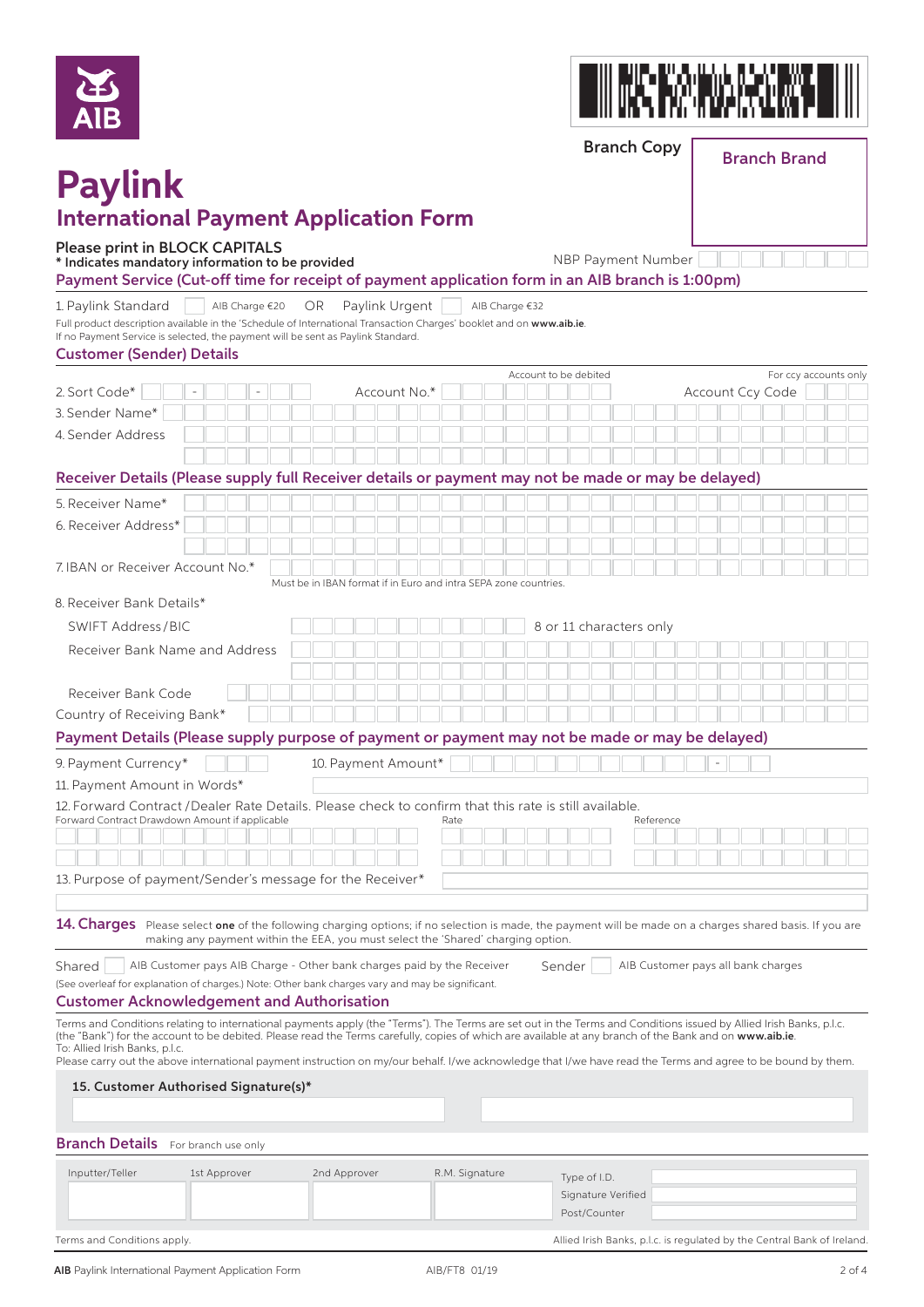



Customer Copy

### Branch Brand

## **Paylink International Payment Application Form**

#### Please print in BLOCK CAPITALS

\* Indicates mandatory information to be provided NBP Payment Number

Payment Service (Cut-off time for receipt of payment application form in an AIB branch is 1:00pm)

1. Paylink Standard | | AIB Charge €20 OR Paylink Urgent | | AIB Charge €32

Full product description available in the 'Schedule of International Transaction Charges' booklet and on www.aib.ie.<br>If a p Dave art Conitation is also that the accuract will be easted Davis Lot and and If a also be international mandaturem to pay the payment of the payment of the payment of the payment of the p

| <b>Customer (Sender) Details</b>                            |  |
|-------------------------------------------------------------|--|
| If no Payment Service is selected, the payment will be sent |  |

|                                                                                                                                                                                                                                                                                                                                         |                                                                  |                | Account to be debited |                                    |                                    |                          | For ccy accounts only |  |
|-----------------------------------------------------------------------------------------------------------------------------------------------------------------------------------------------------------------------------------------------------------------------------------------------------------------------------------------|------------------------------------------------------------------|----------------|-----------------------|------------------------------------|------------------------------------|--------------------------|-----------------------|--|
| 2. Sort Code*                                                                                                                                                                                                                                                                                                                           | Account No.*                                                     |                |                       |                                    |                                    | Account Ccy Code         |                       |  |
| 3. Sender Name*                                                                                                                                                                                                                                                                                                                         |                                                                  |                |                       |                                    |                                    |                          |                       |  |
| 4. Sender Address                                                                                                                                                                                                                                                                                                                       |                                                                  |                |                       |                                    |                                    |                          |                       |  |
|                                                                                                                                                                                                                                                                                                                                         |                                                                  |                |                       |                                    |                                    |                          |                       |  |
| Receiver Details (Please supply full Receiver details or payment may not be made or may be delayed)                                                                                                                                                                                                                                     |                                                                  |                |                       |                                    |                                    |                          |                       |  |
| 5. Receiver Name*                                                                                                                                                                                                                                                                                                                       |                                                                  |                |                       |                                    |                                    |                          |                       |  |
| 6. Receiver Address*                                                                                                                                                                                                                                                                                                                    |                                                                  |                |                       |                                    |                                    |                          |                       |  |
|                                                                                                                                                                                                                                                                                                                                         |                                                                  |                |                       |                                    |                                    |                          |                       |  |
| 7. IBAN or Receiver Account No.*                                                                                                                                                                                                                                                                                                        |                                                                  |                |                       |                                    |                                    |                          |                       |  |
|                                                                                                                                                                                                                                                                                                                                         | Must be in IBAN format if in Euro and intra SEPA zone countries. |                |                       |                                    |                                    |                          |                       |  |
| 8. Receiver Bank Details*                                                                                                                                                                                                                                                                                                               |                                                                  |                |                       |                                    |                                    |                          |                       |  |
| <b>SWIFT Address/BIC</b>                                                                                                                                                                                                                                                                                                                |                                                                  |                |                       | 8 or 11 characters only            |                                    |                          |                       |  |
| Receiver Bank Name and Address                                                                                                                                                                                                                                                                                                          |                                                                  |                |                       |                                    |                                    |                          |                       |  |
|                                                                                                                                                                                                                                                                                                                                         |                                                                  |                |                       |                                    |                                    |                          |                       |  |
| Receiver Bank Code                                                                                                                                                                                                                                                                                                                      |                                                                  |                |                       |                                    |                                    |                          |                       |  |
| Country of Receiving Bank*                                                                                                                                                                                                                                                                                                              |                                                                  |                |                       |                                    |                                    |                          |                       |  |
| Payment Details (Please supply purpose of payment or payment may not be made or may be delayed)                                                                                                                                                                                                                                         |                                                                  |                |                       |                                    |                                    |                          |                       |  |
| 9. Payment Currency*                                                                                                                                                                                                                                                                                                                    | 10. Payment Amount*                                              |                |                       |                                    |                                    | $\overline{\phantom{a}}$ |                       |  |
| 11. Payment Amount in Words*                                                                                                                                                                                                                                                                                                            |                                                                  |                |                       |                                    |                                    |                          |                       |  |
| 12. Forward Contract / Dealer Rate Details. Please check to confirm that this rate is still available.                                                                                                                                                                                                                                  |                                                                  |                |                       |                                    |                                    |                          |                       |  |
| Forward Contract Drawdown Amount if applicable                                                                                                                                                                                                                                                                                          |                                                                  | Rate           |                       |                                    | Reference                          |                          |                       |  |
|                                                                                                                                                                                                                                                                                                                                         |                                                                  |                |                       |                                    |                                    |                          |                       |  |
|                                                                                                                                                                                                                                                                                                                                         |                                                                  |                |                       |                                    |                                    |                          |                       |  |
| 13. Purpose of payment/Sender's message for the Receiver*                                                                                                                                                                                                                                                                               |                                                                  |                |                       |                                    |                                    |                          |                       |  |
|                                                                                                                                                                                                                                                                                                                                         |                                                                  |                |                       |                                    |                                    |                          |                       |  |
| 14. Charges Please select one of the following charging options; if no selection is made, the payment will be made on a charges shared basis. If you are                                                                                                                                                                                |                                                                  |                |                       |                                    |                                    |                          |                       |  |
| making any payment within the EEA, you must select the 'Shared' charging option.                                                                                                                                                                                                                                                        |                                                                  |                |                       |                                    |                                    |                          |                       |  |
| Shared<br>AIB Customer pays AIB Charge - Other bank charges paid by the Receiver                                                                                                                                                                                                                                                        |                                                                  |                | Sender                |                                    | AIB Customer pays all bank charges |                          |                       |  |
| (See overleaf for explanation of charges.) Note: Other bank charges vary and may be significant.                                                                                                                                                                                                                                        |                                                                  |                |                       |                                    |                                    |                          |                       |  |
| <b>Customer Acknowledgement and Authorisation</b>                                                                                                                                                                                                                                                                                       |                                                                  |                |                       |                                    |                                    |                          |                       |  |
| Terms and Conditions relating to international payments apply (the "Terms"). The Terms are set out in the Terms and Conditions issued by Allied Irish Banks, p.l.c.<br>(the "Bank") for the account to be debited. Please read the Terms carefully, copies of which are available at any branch of the Bank and on www.a <b>ib.ie</b> . |                                                                  |                |                       |                                    |                                    |                          |                       |  |
| To: Allied Irish Banks, p.l.c.                                                                                                                                                                                                                                                                                                          |                                                                  |                |                       |                                    |                                    |                          |                       |  |
| Please carry out the above international payment instruction on my/our behalf. I/we acknowledge that I/we have read the Terms and agree to be bound by them.                                                                                                                                                                            |                                                                  |                |                       |                                    |                                    |                          |                       |  |
| 15. Customer Authorised Signature(s)*                                                                                                                                                                                                                                                                                                   |                                                                  |                |                       |                                    |                                    |                          |                       |  |
|                                                                                                                                                                                                                                                                                                                                         |                                                                  |                |                       |                                    |                                    |                          |                       |  |
| <b>Branch Details</b><br>For branch use only                                                                                                                                                                                                                                                                                            |                                                                  |                |                       |                                    |                                    |                          |                       |  |
|                                                                                                                                                                                                                                                                                                                                         |                                                                  |                |                       |                                    |                                    |                          |                       |  |
| Inputter/Teller<br>1st Approver                                                                                                                                                                                                                                                                                                         | 2nd Approver                                                     | R.M. Signature |                       | Type of I.D.                       |                                    |                          |                       |  |
|                                                                                                                                                                                                                                                                                                                                         |                                                                  |                |                       | Signature Verified<br>Post/Counter |                                    |                          |                       |  |
|                                                                                                                                                                                                                                                                                                                                         |                                                                  |                |                       |                                    |                                    |                          |                       |  |